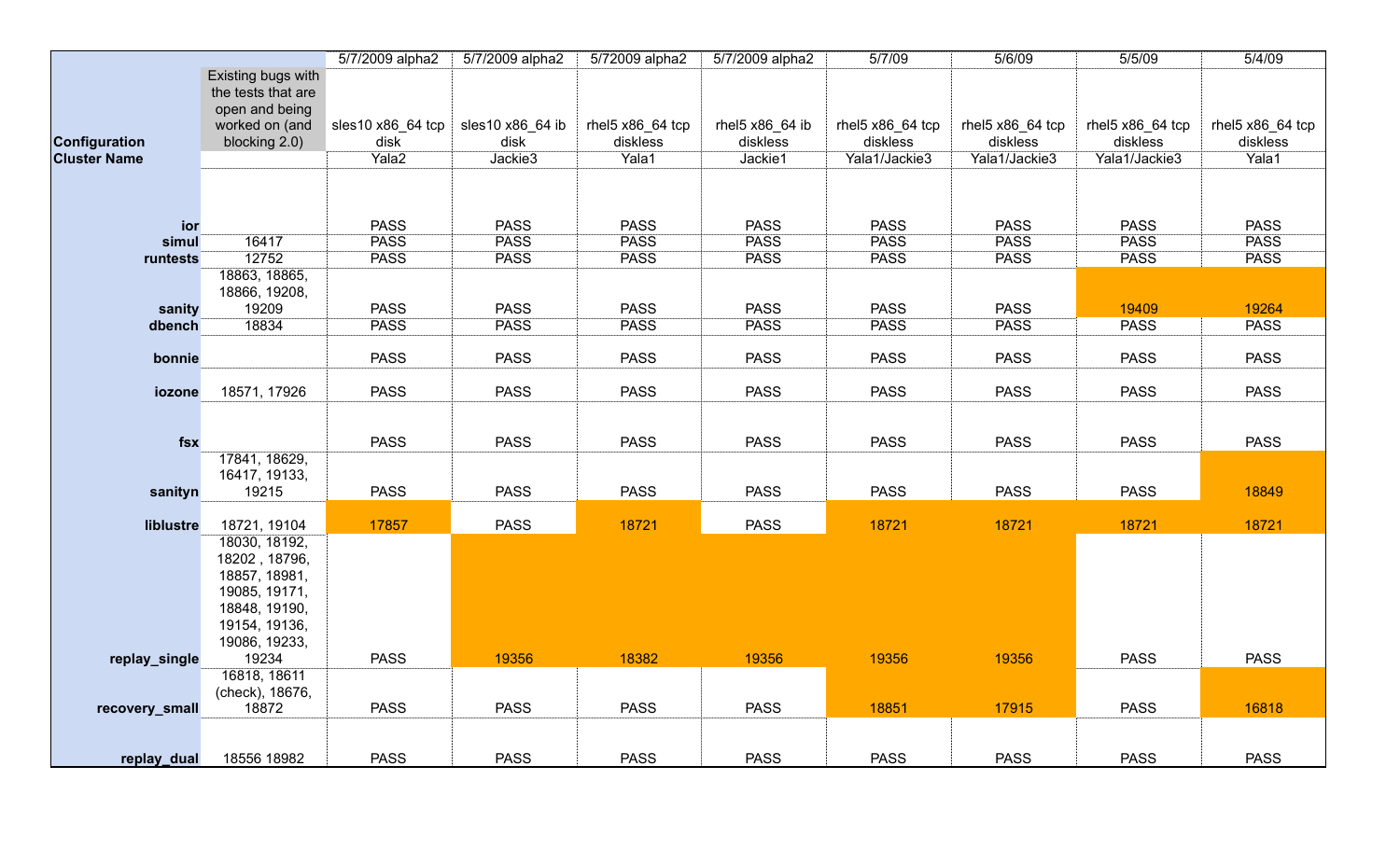|                      |                                                                                               | 5/7/2009 alpha2           | 5/7/2009 alpha2          | 5/72009 alpha2                        | 5/7/2009 alpha2             | 5/7/09                       | 5/6/09                                | 5/5/09                         | 5/4/09                         |
|----------------------|-----------------------------------------------------------------------------------------------|---------------------------|--------------------------|---------------------------------------|-----------------------------|------------------------------|---------------------------------------|--------------------------------|--------------------------------|
| <b>Configuration</b> | Existing bugs with<br>the tests that are<br>open and being<br>worked on (and<br>blocking 2.0) | sles10 x86_64 tcp<br>disk | sles10 x86 64 ib<br>disk | rhel $5 \times 86$ 64 tcp<br>diskless | rhel5 x86_64 ib<br>diskless | rhel5 x86 64 tcp<br>diskless | rhel $5 \times 86$ 64 tcp<br>diskless | rhel $5x86$ 64 tcp<br>diskless | rhel $5x86$ 64 tcp<br>diskless |
| insanity             |                                                                                               | <b>PASS</b>               | <b>PASS</b>              | <b>PASS</b>                           | <b>PASS</b>                 | <b>PASS</b>                  | <b>PASS</b>                           | <b>PASS</b>                    | <b>PASS</b>                    |
| sanity_quota         | 18848, 16818,<br>19149                                                                        | 19450                     | 19450                    | 19450                                 | 19450                       | <b>PASS</b>                  | <b>PASS</b>                           | <b>PASS</b>                    | <b>PASS</b>                    |
| sanity_sec           |                                                                                               | <b>PASS</b>               | <b>PASS</b>              | <b>PASS</b>                           | <b>PASS</b>                 | <b>PASS</b>                  | <b>PASS</b>                           | <b>PASS</b>                    | <b>PASS</b>                    |
| performance_sanity   | 18880, 19151,<br>19142, 19002                                                                 | <b>PASS</b>               | <b>PASS</b>              | 18755                                 | 18755                       | 19151                        | 19151                                 | 19151                          | 19151                          |
| replay_vbr           | 19181                                                                                         | 19223                     | <b>PASS</b>              | <b>PASS</b>                           | <b>PASS</b>                 | <b>PASS</b>                  | <b>PASS</b>                           | <b>PASS</b>                    | <b>PASS</b>                    |
| conf_sanity          | 18879, 18150,<br>19235                                                                        | 19471                     | <b>PASS</b>              | 19458                                 | 19459                       | 19460                        | <b>PASS</b>                           | <b>PASS</b>                    | 19280                          |
| replay_ost_single    |                                                                                               | <b>PASS</b>               | <b>PASS</b>              | <b>PASS</b>                           | <b>PASS</b>                 | <b>PASS</b>                  | <b>PASS</b>                           | <b>PASS</b>                    | <b>PASS</b>                    |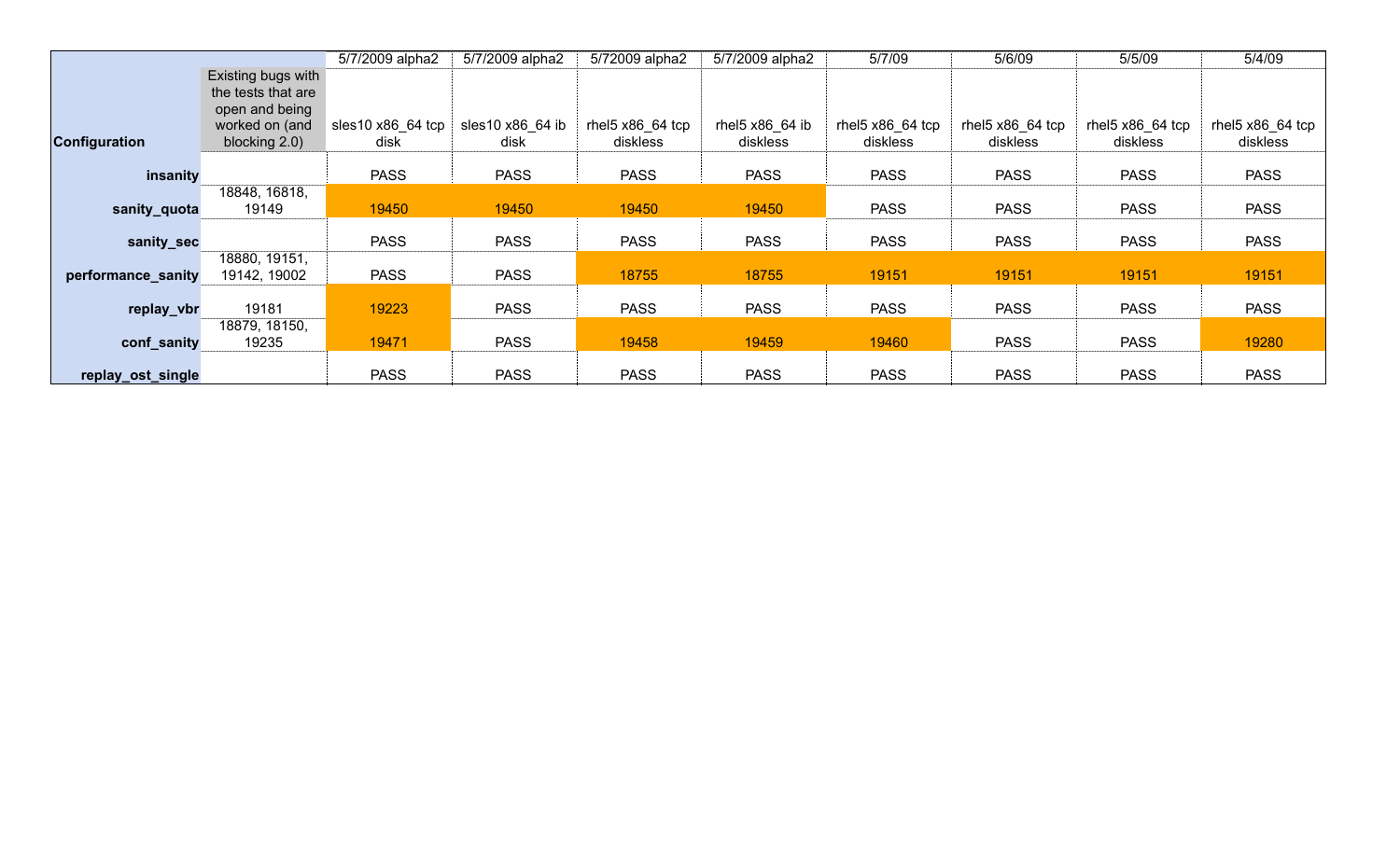|                     | 5/3/09           | 5/2/09           | 5/1/09              | 4/30/09          | 4/29/09          | 4/28/09          | 4/27/09         | 4/26/09         | 4/25/09           |
|---------------------|------------------|------------------|---------------------|------------------|------------------|------------------|-----------------|-----------------|-------------------|
|                     |                  |                  |                     |                  |                  |                  |                 |                 |                   |
|                     |                  |                  |                     |                  |                  |                  |                 |                 |                   |
|                     |                  |                  |                     |                  |                  |                  |                 |                 |                   |
|                     | rhel5 x86_64 tcp | rhel5 x86_64 tcp | rhel5 x86_64 tcp    | rhel5 x86_64 tcp | rhel5 x86_64 tcp | rhel5 x86_64 tcp | rhel5 x86_64 ib | rhel5 x86_64 ib | rhel5 x86_64 ib   |
| Configuration       | diskless         | diskless         | diskless            | diskless         | diskless         | diskless         | diskless        | diskless        | diskless          |
| <b>Cluster Name</b> | Jackie1/Jackie3  | Jackie1/Jackie3  | Jackie1/Jackie3     | Jackie3/Jackie3  | Jackie1/Jackie3  | Jackie3/Yala1    | Jackie1/Jackie3 | Jackie1         | Jackie1           |
|                     |                  |                  |                     |                  |                  |                  |                 |                 |                   |
|                     |                  |                  |                     |                  |                  |                  |                 |                 |                   |
| ior                 | <b>PASS</b>      | <b>PASS</b>      | <b>PASS</b>         | <b>PASS</b>      | <b>PASS</b>      | <b>PASS</b>      | <b>PASS</b>     | <b>PASS</b>     | <b>PASS</b>       |
| simul               | <b>PASS</b>      | <b>PASS</b>      | <b>PASS</b>         | <b>PASS</b>      | <b>PASS</b>      | <b>PASS</b>      | <b>PASS</b>     | <b>PASS</b>     | <b>PASS</b>       |
| runtests            | <b>PASS</b>      | <b>PASS</b>      | <b>PASS</b>         | <b>PASS</b>      | <b>PASS</b>      | <b>PASS</b>      | <b>PASS</b>     | <b>PASS</b>     | <b>PASS</b>       |
|                     |                  |                  |                     |                  |                  |                  |                 |                 |                   |
|                     |                  |                  |                     |                  |                  |                  |                 |                 |                   |
| sanity              | <b>PASS</b>      | <b>PASS</b>      | <b>PASS</b>         | <b>PASS</b>      | 19264            | 15691            | <b>PASS</b>     | 19264           | <b>PASS</b>       |
| dbench              | <b>PASS</b>      | <b>PASS</b>      | <b>PASS</b>         | <b>PASS</b>      | <b>PASS</b>      | <b>PASS</b>      | <b>PASS</b>     | <b>PASS</b>     | <b>PASS</b>       |
|                     |                  |                  |                     |                  |                  |                  |                 |                 |                   |
| bonnie              | <b>PASS</b>      | <b>PASS</b>      | 18881               | <b>PASS</b>      | <b>PASS</b>      | <b>PASS</b>      | <b>PASS</b>     | <b>PASS</b>     | <b>PASS</b>       |
|                     |                  |                  |                     |                  |                  |                  |                 |                 |                   |
| iozone              | <b>PASS</b>      | <b>PASS</b>      | <b>PASS</b>         | <b>PASS</b>      | <b>PASS</b>      | <b>PASS</b>      | <b>PASS</b>     | <b>PASS</b>     | <b>PASS</b>       |
|                     |                  |                  |                     |                  |                  |                  |                 |                 |                   |
|                     |                  |                  |                     |                  |                  |                  |                 |                 |                   |
| fsx                 | <b>PASS</b>      | <b>PASS</b>      | <b>PASS</b>         | <b>PASS</b>      | <b>PASS</b>      | <b>PASS</b>      | <b>PASS</b>     | <b>PASS</b>     | <b>PASS</b>       |
|                     |                  |                  |                     |                  |                  |                  |                 |                 |                   |
|                     |                  |                  | NL - sfire10 was    |                  |                  |                  |                 |                 |                   |
| sanityn             | <b>PASS</b>      | <b>PASS</b>      | down - console lost | <b>PASS</b>      | <b>PASS</b>      | <b>PASS</b>      | <b>PASS</b>     | <b>PASS</b>     | <b>PASS</b>       |
|                     |                  |                  |                     |                  |                  |                  |                 |                 |                   |
| liblustre           | 19340            | 17857            | 18721               | 19340            | 18721            | 19340            | <b>PASS</b>     | <b>PASS</b>     | <b>PASS</b>       |
|                     |                  |                  |                     |                  |                  |                  |                 |                 |                   |
|                     |                  |                  |                     |                  |                  |                  |                 |                 |                   |
|                     |                  |                  |                     |                  |                  |                  |                 |                 |                   |
|                     |                  |                  |                     |                  |                  |                  |                 |                 |                   |
|                     |                  |                  |                     |                  |                  |                  |                 |                 |                   |
|                     |                  |                  |                     |                  |                  |                  |                 |                 |                   |
| replay_single       | <b>PASS</b>      | 19356            | <b>PASS</b>         | 19393            | <b>PASS</b>      | 19154            | 18382           | 19154           | <b>PASS</b>       |
|                     |                  |                  |                     |                  |                  |                  |                 |                 |                   |
|                     |                  |                  |                     |                  |                  |                  |                 |                 |                   |
| recovery_small      | 17915            | 17915            | 17915               | <b>PASS</b>      | <b>PASS</b>      | 17915            | 18851           | 17915           | <b>PASS</b>       |
|                     |                  |                  |                     |                  |                  |                  |                 |                 |                   |
|                     |                  |                  |                     |                  |                  |                  |                 |                 | was not scheduled |
| replay_dual         | <b>PASS</b>      | <b>PASS</b>      | <b>PASS</b>         | <b>PASS</b>      | <b>PASS</b>      | <b>PASS</b>      | <b>PASS</b>     | <b>PASS</b>     | lab issue         |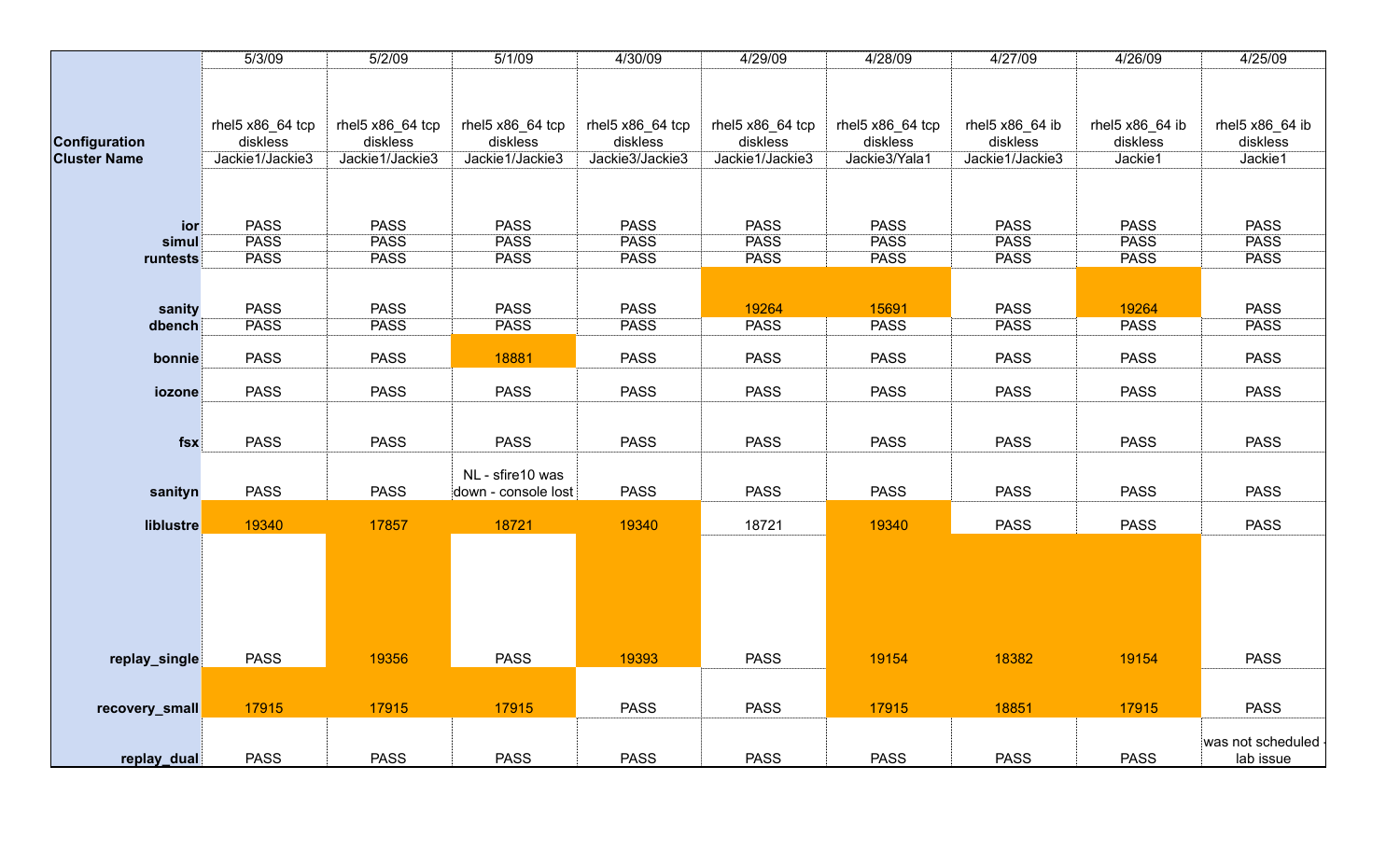|                      | 5/3/09             | 5/2/09           | 5/1/09            | 4/30/09          | 4/29/09          | 4/28/09          | 4/27/09         | 4/26/09         | 4/25/09         |
|----------------------|--------------------|------------------|-------------------|------------------|------------------|------------------|-----------------|-----------------|-----------------|
|                      |                    |                  |                   |                  |                  |                  |                 |                 |                 |
|                      |                    |                  |                   |                  |                  |                  |                 |                 |                 |
|                      | rhel $5x86$ 64 tcp | rhel5 x86_64 tcp | rhel $5x8664$ tcp | rhel5 x86_64 tcp | rhel5 x86_64 tcp | rhel5 x86 64 tcp | rhel5 x86 64 ib | rhel5 x86 64 ib | rhel5 x86_64 ib |
| <b>Configuration</b> | diskless           | diskless         | diskless          | diskless         | diskless         | diskless         | diskless        | diskless        | diskless        |
|                      |                    |                  |                   |                  |                  |                  |                 |                 |                 |
| insanity             | <b>PASS</b>        | <b>PASS</b>      | <b>PASS</b>       | <b>PASS</b>      | <b>PASS</b>      | <b>PASS</b>      | <b>PASS</b>     | <b>PASS</b>     |                 |
|                      |                    |                  |                   |                  |                  |                  |                 |                 |                 |
| sanity_quota         | <b>PASS</b>        | <b>PASS</b>      | 19264             | 16818            | 19264            | <b>PASS</b>      | 18124           | 19264           |                 |
| sanity_sec           | <b>PASS</b>        | <b>PASS</b>      | <b>PASS</b>       | <b>PASS</b>      | <b>PASS</b>      | <b>PASS</b>      | <b>PASS</b>     | <b>PASS</b>     |                 |
|                      |                    |                  |                   |                  |                  |                  |                 |                 |                 |
| performance_sanity   | 19151              | 19151            | 19151             | 19279            | 19279            | 19151            | 19151           | 19151           |                 |
|                      |                    |                  |                   |                  |                  |                  |                 |                 |                 |
| replay_vbr           | <b>PASS</b>        | <b>PASS</b>      | <b>PASS</b>       | FAIL - no report | 19061            | 19356            | <b>PASS</b>     | <b>PASS</b>     | <b>PASS</b>     |
|                      |                    |                  |                   |                  |                  |                  |                 |                 |                 |
| conf_sanity          | 19280              | 19280            | <b>PASS</b>       | 19280            | 19280            | FAIL - no report | 19350           | 19280           | 19236           |
| replay_ost_single    | <b>PASS</b>        | <b>PASS</b>      | <b>PASS</b>       | PASS - no report | <b>PASS</b>      | <b>PASS</b>      | <b>PASS</b>     | <b>PASS</b>     |                 |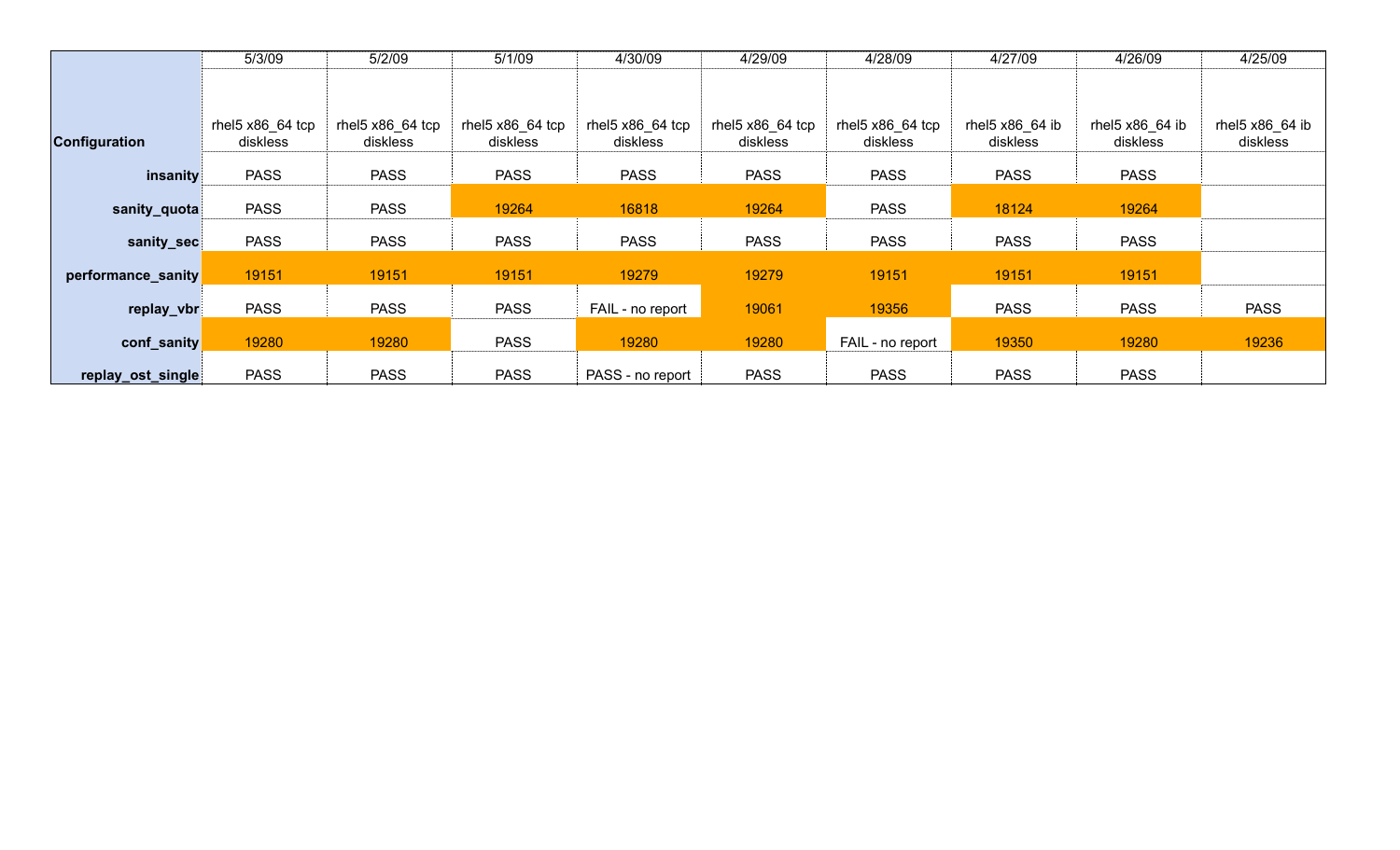|                     | 4/24/09                     | 4/23/09                     | 4/22/09                     | 4/22/2009                   | 4/21/2009                   | 4/20/2009                    | 4/17/2009                   | 4/16/2009                   | 4/15/2009                   |
|---------------------|-----------------------------|-----------------------------|-----------------------------|-----------------------------|-----------------------------|------------------------------|-----------------------------|-----------------------------|-----------------------------|
|                     |                             |                             |                             |                             |                             |                              |                             |                             |                             |
|                     |                             |                             |                             |                             |                             |                              |                             |                             |                             |
|                     |                             |                             |                             |                             |                             |                              |                             |                             |                             |
| Configuration       | rhel5 x86_64 ib<br>diskless | rhel5 x86_64 ib<br>diskless | rhel5 x86_64 ib<br>diskless | rhel5 x86_64 ib<br>diskless | rhel5 x86_64 ib<br>diskless | rhel5 x86_64 tcp<br>diskless | rhel5 x86_64 ib<br>diskless | rhel5 x86_64 ib<br>diskless | rhel5 x86_64 ib<br>diskless |
| <b>Cluster Name</b> | Jackie1/Jackie3             | Jackie1                     | Jackie1/Jackie3             | Jackie1/Jackie3             | Jackie3                     | Yala1                        | Jackie1                     | Jackie3                     | Jackie3                     |
|                     |                             |                             |                             |                             |                             |                              |                             |                             |                             |
|                     |                             |                             |                             |                             |                             |                              |                             |                             |                             |
|                     |                             |                             |                             |                             |                             |                              |                             |                             |                             |
| ior                 | <b>PASS</b>                 | <b>PASS</b>                 | <b>PASS</b>                 | <b>PASS</b>                 | <b>PASS</b>                 | lab issue                    | <b>PASS</b>                 | <b>PASS</b>                 | <b>PASS</b>                 |
| simul               | <b>PASS</b>                 | <b>PASS</b>                 | <b>PASS</b>                 | <b>PASS</b>                 | <b>PASS</b>                 | <b>PASS</b>                  | <b>PASS</b>                 | <b>PASS</b>                 | <b>PASS</b>                 |
| runtests            | <b>PASS</b>                 | <b>PASS</b>                 | <b>PASS</b>                 | <b>PASS</b>                 | <b>PASS</b>                 | <b>PASS</b>                  | <b>PASS</b>                 | <b>PASS</b>                 | <b>PASS</b>                 |
|                     |                             |                             |                             |                             |                             |                              |                             |                             |                             |
|                     |                             |                             |                             |                             |                             |                              |                             |                             |                             |
| sanity              | 19264<br><b>PASS</b>        | 19264<br><b>PASS</b>        | 19264<br><b>PASS</b>        | <b>PASS</b><br><b>PASS</b>  | <b>PASS</b><br><b>PASS</b>  | <b>PASS</b><br><b>PASS</b>   | <b>PASS</b><br><b>PASS</b>  | <b>PASS</b><br><b>PASS</b>  | <b>PASS</b><br><b>PASS</b>  |
| dbench              |                             |                             |                             |                             |                             |                              |                             |                             |                             |
| bonnie              | <b>PASS</b>                 | <b>PASS</b>                 | <b>PASS</b>                 | <b>PASS</b>                 | <b>PASS</b>                 | <b>PASS</b>                  | <b>PASS</b>                 | <b>PASS</b>                 | <b>PASS</b>                 |
|                     |                             |                             |                             |                             |                             |                              |                             |                             |                             |
| iozone              | <b>PASS</b>                 | <b>PASS</b>                 | <b>PASS</b>                 | <b>PASS</b>                 | <b>PASS</b>                 | <b>PASS</b>                  | <b>PASS</b>                 | <b>PASS</b>                 | <b>PASS</b>                 |
|                     |                             |                             |                             |                             |                             |                              |                             |                             |                             |
|                     |                             |                             |                             |                             |                             |                              |                             |                             |                             |
| fsx                 | <b>PASS</b>                 | <b>PASS</b>                 | <b>PASS</b>                 | <b>PASS</b>                 | <b>PASS</b>                 | <b>PASS</b>                  | <b>PASS</b>                 | <b>PASS</b>                 | <b>PASS</b>                 |
|                     |                             |                             |                             |                             |                             |                              |                             |                             |                             |
| sanityn             | <b>PASS</b>                 | <b>PASS</b>                 | <b>PASS</b>                 | <b>PASS</b>                 | <b>PASS</b>                 | <b>PASS</b>                  | <b>PASS</b>                 | <b>PASS</b>                 | <b>PASS</b>                 |
|                     |                             |                             |                             |                             |                             |                              |                             |                             |                             |
| liblustre           | Lab was down                | <b>PASS</b>                 | <b>PASS</b>                 | <b>PASS</b>                 | <b>PASS</b>                 | 19104                        | <b>PASS</b>                 | <b>PASS</b>                 | <b>PASS</b>                 |
|                     |                             |                             |                             |                             |                             |                              |                             |                             |                             |
|                     |                             |                             |                             |                             |                             |                              |                             |                             |                             |
|                     |                             |                             |                             |                             |                             |                              |                             |                             |                             |
|                     |                             |                             |                             |                             |                             |                              |                             |                             |                             |
|                     |                             |                             |                             |                             |                             |                              |                             |                             |                             |
|                     |                             |                             |                             |                             |                             |                              |                             |                             |                             |
| replay_single       | 18382                       | 19190                       | 19085                       | need to vet                 | 19190                       | 19190                        | 17402                       | 19190                       | 19190                       |
|                     |                             |                             |                             |                             |                             |                              |                             |                             |                             |
|                     |                             |                             |                             |                             |                             |                              |                             |                             |                             |
| recovery_small      | 17915                       | need to vet                 | <b>PASS</b>                 | need to vet                 | 18851                       | <b>PASS</b>                  | <b>PASS</b>                 | <b>PASS</b>                 | <b>PASS</b>                 |
|                     |                             |                             |                             |                             |                             |                              |                             |                             |                             |
|                     |                             |                             |                             |                             |                             |                              |                             |                             |                             |
| replay_dual         | <b>PASS</b>                 | <b>PASS</b>                 | <b>PASS</b>                 | <b>PASS</b>                 | <b>PASS</b>                 | <b>PASS</b>                  | <b>PASS</b>                 | <b>PASS</b>                 | <b>PASS</b>                 |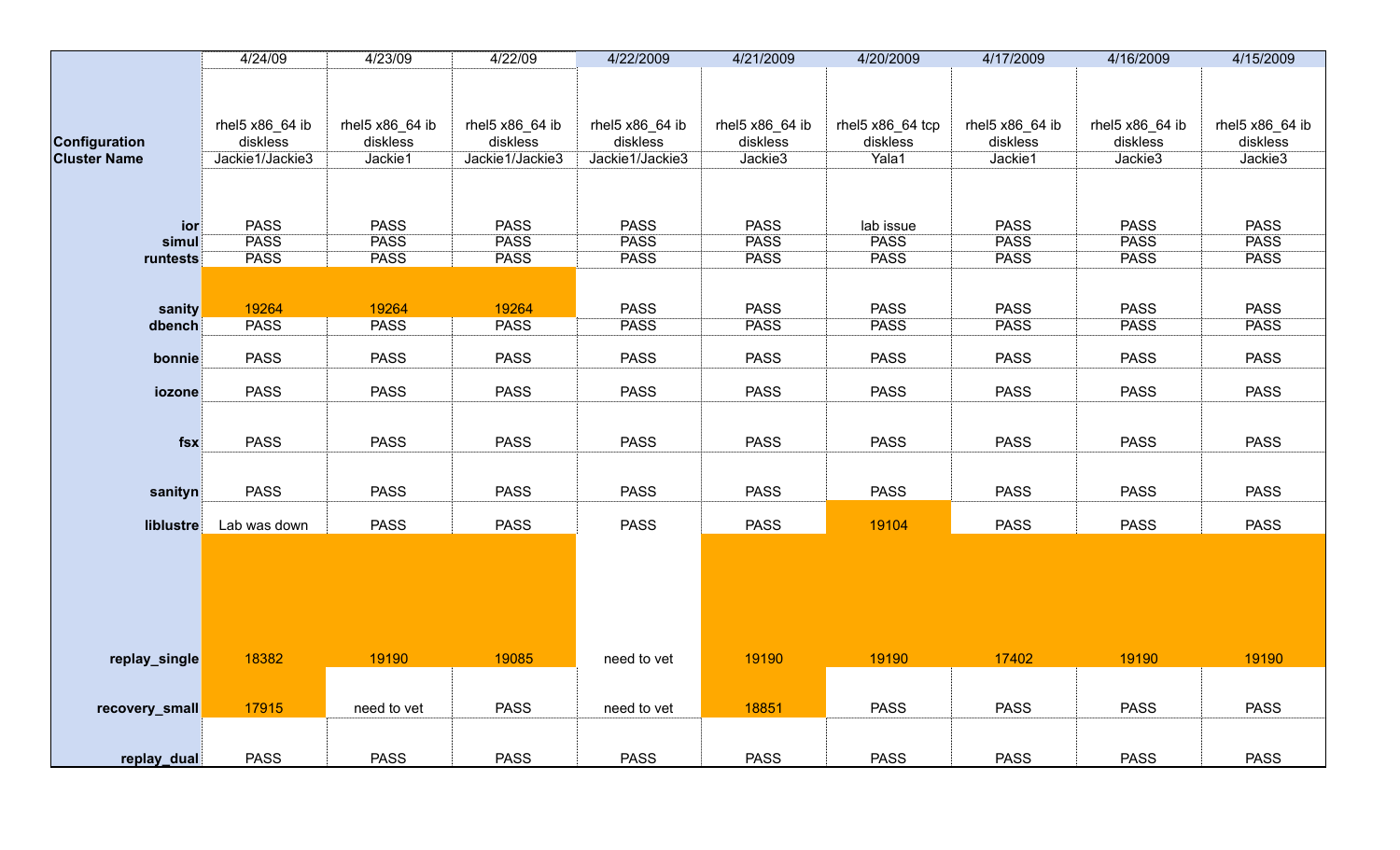|                      | 4/24/09         | 4/23/09          | 4/22/09         | 4/22/2009       | 4/21/2009        | 4/20/2009        | 4/17/2009        | 4/16/2009       | 4/15/2009       |
|----------------------|-----------------|------------------|-----------------|-----------------|------------------|------------------|------------------|-----------------|-----------------|
|                      |                 |                  |                 |                 |                  |                  |                  |                 |                 |
|                      |                 |                  |                 |                 |                  |                  |                  |                 |                 |
|                      | rhel5 x86 64 ib | rhel5 x86_64 ib  | rhel5 x86 64 ib | rhel5 x86 64 ib | rhel5 x86_64 ib  | rhel5 x86_64 tcp | rhel $5x8664$ ib | rhel5 x86_64 ib | rhel5 x86 64 ib |
| <b>Configuration</b> | diskless        | diskless         | diskless        | diskless        | diskless         | diskless         | diskless         | diskless        | diskless        |
|                      |                 |                  |                 |                 |                  |                  |                  |                 |                 |
| insanity             | <b>PASS</b>     | <b>PASS</b>      | <b>PASS</b>     | <b>PASS</b>     | <b>PASS</b>      | 19150            | <b>PASS</b>      | <b>PASS</b>     | <b>PASS</b>     |
|                      |                 |                  |                 |                 |                  |                  |                  |                 |                 |
| sanity_quota         | <b>PASS</b>     | <b>19308 NEW</b> | <b>PASS</b>     | <b>PASS</b>     | <b>19264 NEW</b> | <b>PASS</b>      | <b>PASS</b>      | <b>PASS</b>     | <b>PASS</b>     |
| sanity_sec           | <b>PASS</b>     | <b>PASS</b>      | <b>PASS</b>     | <b>PASS</b>     | <b>PASS</b>      | <b>PASS</b>      | <b>PASS</b>      | <b>PASS</b>     | <b>PASS</b>     |
|                      |                 |                  |                 |                 |                  |                  |                  |                 |                 |
| performance_sanity   | need to vet     | 19151            | 19142           | 19142           | 19142            | 19151            | 19151            | 19151           | 19151           |
|                      |                 |                  |                 |                 |                  |                  |                  |                 |                 |
| replay_vbr           |                 | <b>PASS</b>      | <b>PASS</b>     | need to vet     | 19181            | <b>PASS</b>      | <b>PASS</b>      | <b>PASS</b>     | <b>PASS</b>     |
|                      |                 |                  |                 |                 |                  |                  |                  |                 |                 |
| conf_sanity          | 19280           |                  | need to vet     | <b>PASS</b>     | 15977            | <b>19236 NEW</b> | <b>PASS</b>      | 15977           | 18150           |
|                      |                 |                  |                 |                 |                  |                  |                  |                 |                 |
| replay_ost_single    | <b>PASS</b>     | <b>PASS</b>      | <b>PASS</b>     | <b>PASS</b>     | <b>PASS</b>      | <b>PASS</b>      | <b>PASS</b>      | <b>PASS</b>     | <b>PASS</b>     |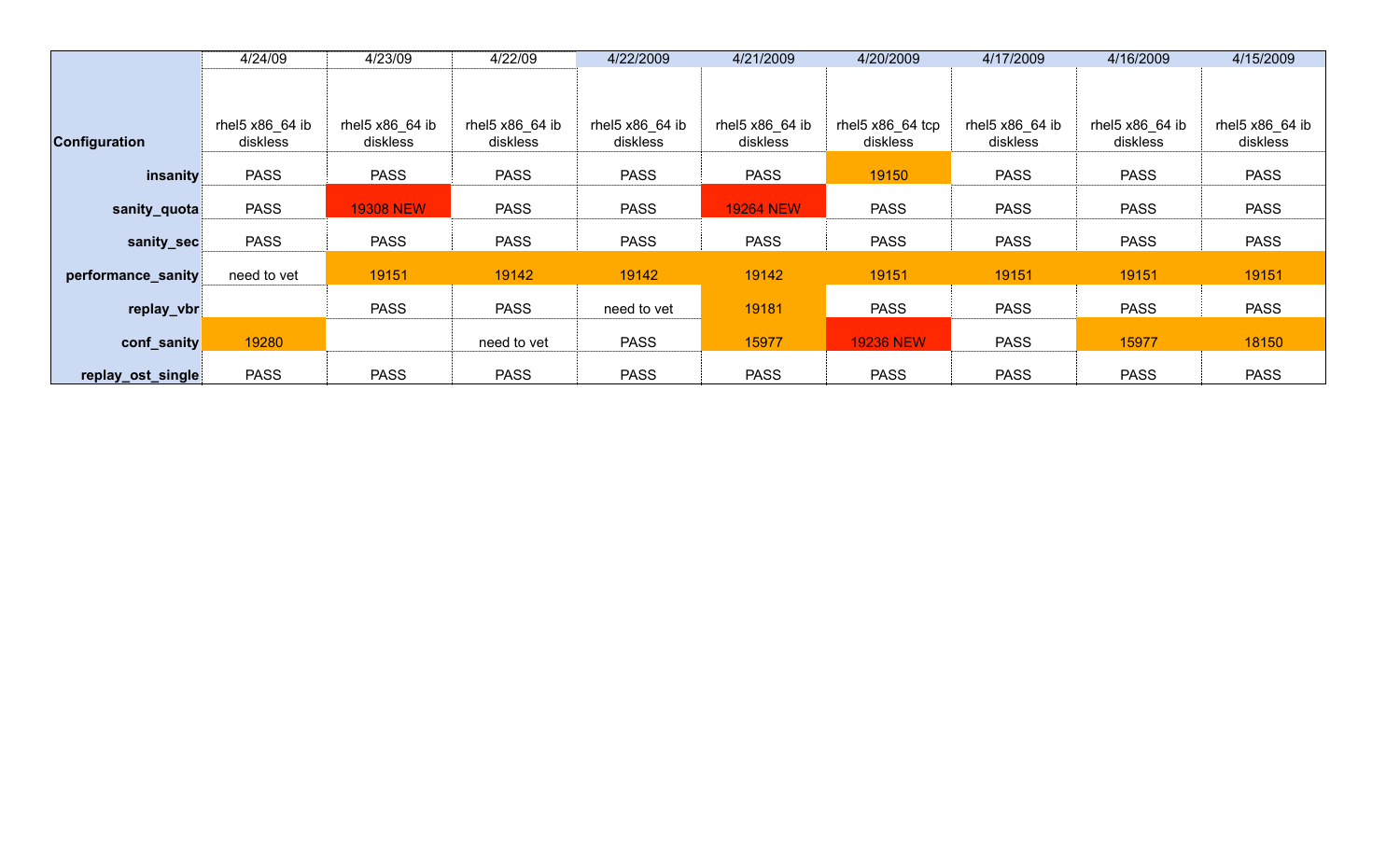|                      | 4/14/2009       | 4/13/2009       | 4/12/2009       | 4/11/2009        | 4/11/2009       | build 16 0410    | build 16 0410    | build 16 0410    | Alpha 0409                 |
|----------------------|-----------------|-----------------|-----------------|------------------|-----------------|------------------|------------------|------------------|----------------------------|
|                      |                 |                 |                 |                  |                 |                  |                  |                  |                            |
|                      |                 |                 |                 |                  |                 |                  |                  |                  |                            |
|                      | rhel5 x86_64 ib | rhel5 x86_64 ib | rhel5 x86_64 ib | sles10 x86_64 ib | rhel5 x86_64 ib | rhel5 x86_64 tcp | sles10 x86_64 ib | rhel5 x86_64 ib  |                            |
| <b>Configuration</b> | diskless        | diskless        | diskless        | disk             | diskless        | diskless         | disk             | diskless         | sles10 x86_64 tcp          |
| <b>Cluster Name</b>  | Jackie3         | Jackie1         | Jackie1         | Jackie3          | Jackie1         | Yala2            | Jackie 3         | Jackie1          | Yala2                      |
|                      |                 |                 |                 |                  |                 |                  |                  |                  |                            |
|                      |                 |                 |                 |                  |                 |                  |                  |                  |                            |
|                      |                 |                 |                 |                  |                 |                  |                  |                  |                            |
| ior                  | <b>PASS</b>     | <b>PASS</b>     | <b>PASS</b>     | <b>PASS</b>      | <b>PASS</b>     | <b>PASS</b>      | <b>PASS</b>      | <b>PASS</b>      | <b>PASS</b>                |
| simul                | <b>PASS</b>     | <b>PASS</b>     | <b>PASS</b>     | <b>PASS</b>      | <b>PASS</b>     | <b>PASS</b>      | <b>PASS</b>      | <b>PASS</b>      | <b>PASS</b><br><b>PASS</b> |
| runtests             | <b>PASS</b>     | <b>PASS</b>     | <b>PASS</b>     | <b>PASS</b>      | <b>PASS</b>     | <b>PASS</b>      | <b>PASS</b>      | <b>PASS</b>      |                            |
|                      |                 |                 |                 |                  |                 |                  |                  |                  |                            |
| sanity               | <b>PASS</b>     | <b>PASS</b>     | <b>PASS</b>     | <b>PASS</b>      | <b>PASS</b>     | <b>PASS</b>      | <b>PASS</b>      | <b>PASS</b>      | <b>PASS</b>                |
| dbench               | <b>PASS</b>     | <b>PASS</b>     | <b>PASS</b>     | <b>PASS</b>      | <b>PASS</b>     | <b>PASS</b>      | <b>PASS</b>      | <b>PASS</b>      | <b>PASS</b>                |
|                      |                 |                 |                 |                  |                 |                  |                  |                  |                            |
| bonnie               | <b>PASS</b>     | <b>PASS</b>     | <b>PASS</b>     | <b>PASS</b>      | <b>PASS</b>     | <b>PASS</b>      | <b>PASS</b>      | <b>PASS</b>      | <b>PASS</b>                |
|                      |                 |                 |                 |                  |                 |                  |                  |                  |                            |
| iozone               | <b>PASS</b>     | <b>PASS</b>     | <b>PASS</b>     | <b>PASS</b>      | <b>PASS</b>     | <b>PASS</b>      | <b>PASS</b>      | <b>PASS</b>      | <b>PASS</b>                |
|                      |                 |                 |                 |                  |                 |                  |                  |                  |                            |
| fsx                  | <b>PASS</b>     | <b>PASS</b>     | <b>PASS</b>     | <b>PASS</b>      | <b>PASS</b>     | <b>PASS</b>      | <b>PASS</b>      | <b>PASS</b>      | <b>PASS</b>                |
|                      |                 |                 |                 |                  |                 |                  |                  |                  |                            |
|                      |                 |                 |                 |                  |                 |                  |                  |                  |                            |
| sanityn              | <b>PASS</b>     | <b>PASS</b>     | 16417           | 16417            | 16417           | 16417            | 16417            | 16417            | 16417                      |
|                      |                 |                 |                 |                  |                 |                  |                  |                  |                            |
| liblustre            | <b>PASS</b>     | <b>PASS</b>     | <b>PASS</b>     | <b>PASS</b>      | <b>PASS</b>     | 19104            | <b>PASS</b>      | <b>PASS</b>      | 19104                      |
|                      |                 |                 |                 |                  |                 |                  |                  |                  |                            |
|                      |                 |                 |                 |                  |                 |                  |                  |                  |                            |
|                      |                 |                 |                 |                  |                 |                  |                  |                  |                            |
|                      |                 |                 |                 |                  |                 |                  |                  |                  |                            |
|                      |                 |                 |                 |                  |                 |                  |                  |                  |                            |
|                      |                 |                 |                 |                  |                 |                  |                  |                  | timed out, possibly        |
| replay_single        | 18851           | 19154           | <b>NL</b>       | 19086            | 19085           | 19085            | 19085            | <b>19154 NEW</b> | 18556                      |
|                      |                 |                 |                 |                  |                 |                  |                  |                  |                            |
| recovery_small       | <b>PASS</b>     | <b>PASS</b>     | <b>PASS</b>     | <b>PASS</b>      | <b>PASS</b>     | <b>PASS</b>      | <b>PASS</b>      | <b>PASS</b>      | <b>PASS</b>                |
|                      |                 |                 |                 |                  |                 |                  |                  |                  |                            |
|                      |                 |                 |                 |                  |                 |                  |                  |                  |                            |
| replay_dual          | <b>PASS</b>     | <b>PASS</b>     | <b>PASS</b>     | <b>PASS</b>      | 18982           | <b>PASS</b>      | <b>PASS</b>      | <b>PASS</b>      | <b>PASS</b>                |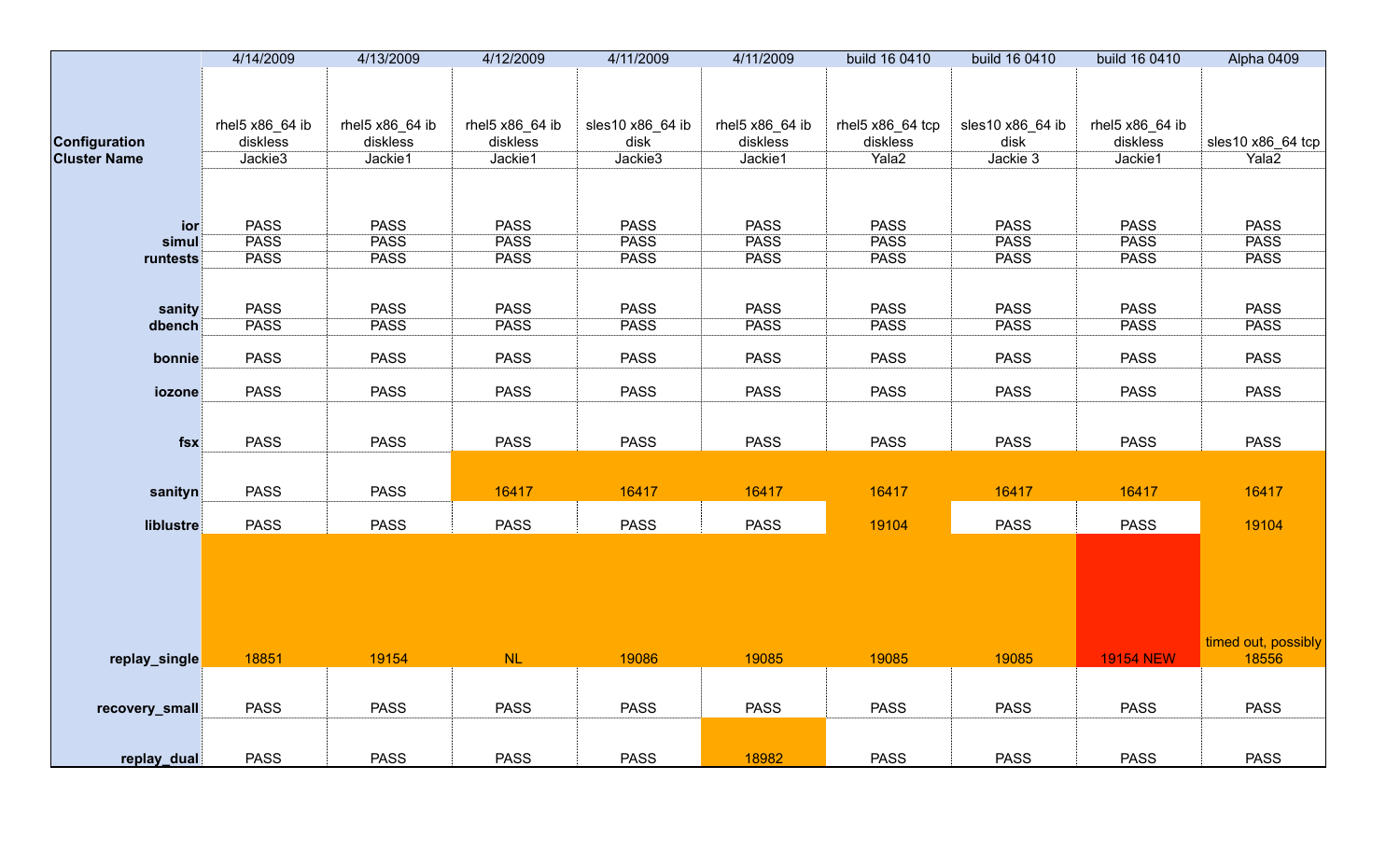|                      | 4/14/2009                   | 4/13/2009                   | 4/12/2009                   | 4/11/2009                | 4/11/2009                      | build 16 0410                | build 16 0410            | build 16 0410               | Alpha 0409                |
|----------------------|-----------------------------|-----------------------------|-----------------------------|--------------------------|--------------------------------|------------------------------|--------------------------|-----------------------------|---------------------------|
|                      |                             |                             |                             |                          |                                |                              |                          |                             |                           |
| <b>Configuration</b> | rhel5 x86_64 ib<br>diskless | rhel5 x86_64 ib<br>diskless | rhel5 x86_64 ib<br>diskless | sles10 x86_64 ib<br>disk | rhel5 x86_64 ib<br>diskless    | rhel5 x86_64 tcp<br>diskless | sles10 x86 64 ib<br>disk | rhel5 x86_64 ib<br>diskless | sles10 $\times$ 86 64 tcp |
| insanity             | <b>PASS</b>                 | 19150                       | <b>PASS</b>                 | <b>PASS</b>              | 19150                          | 19150                        | <b>PASS</b>              | 18848                       | <b>PASS</b>               |
| sanity_quota         | <b>PASS</b>                 | <b>PASS</b>                 | <b>PASS</b>                 | 16818                    | <b>PASS</b>                    | <b>PASS</b>                  | <b>PASS</b>              | <b>PASS</b>                 | <b>PASS</b>               |
| sanity_sec           | <b>PASS</b>                 | <b>PASS</b>                 | <b>PASS</b>                 | <b>PASS</b>              | <b>PASS</b>                    | <b>PASS</b>                  | <b>PASS</b>              | <b>PASS</b>                 | <b>PASS</b>               |
| performance_sanity   | 19151                       | 19151                       | 19151                       | <b>PASS</b>              | 19142                          | 19151                        | <b>PASS</b>              | 19142                       | 19151                     |
| replay_vbr           | <b>PASS</b>                 | <b>PASS</b>                 | <b>PASS</b>                 | <b>PASS</b>              | FAIL - NEED TO<br><b>CHECK</b> | <b>PASS</b>                  | <b>PASS</b>              | FAIL due to 19142           | 19129                     |
| conf_sanity          | 17931                       | 17931                       | 17931?                      | 17931                    | 17931                          | 17931                        | 17931                    | 17931                       | 17931                     |
| replay_ost_single    | <b>PASS</b>                 | <b>PASS</b>                 | <b>PASS</b>                 | <b>PASS</b>              | <b>PASS</b>                    | <b>NL</b>                    | <b>PASS</b>              | <b>PASS</b>                 | <b>19148 NEW</b>          |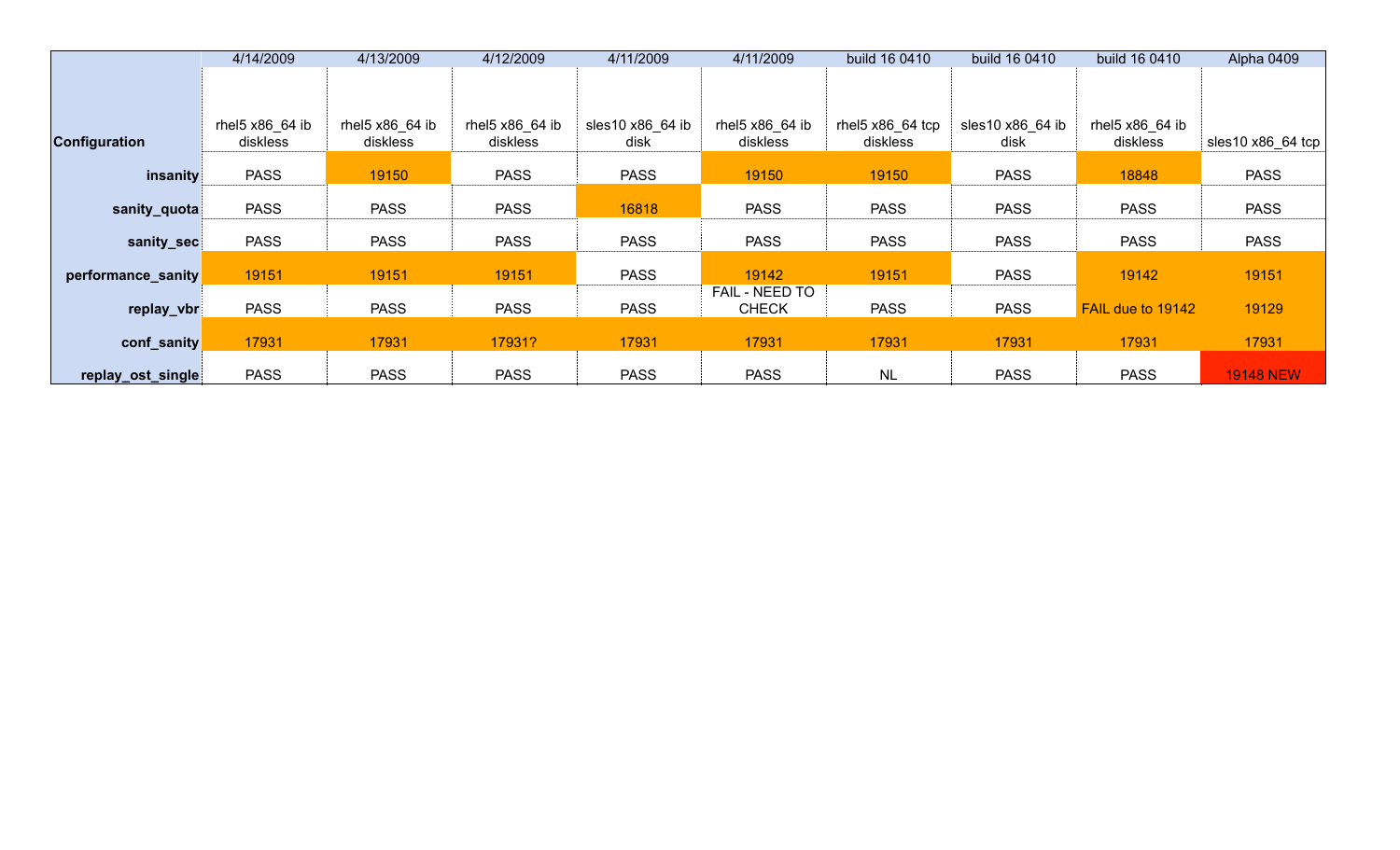|                     | Alpha 0409                 |
|---------------------|----------------------------|
|                     |                            |
|                     |                            |
|                     |                            |
|                     | rhel5 x86_64 ib            |
| Configuration       | diskless                   |
| <b>Cluster Name</b> | Jackie3                    |
|                     |                            |
|                     |                            |
| ior                 | <b>PASS</b>                |
| simul               | <b>PASS</b>                |
| runtests            | <b>PASS</b>                |
|                     |                            |
|                     |                            |
| sanity<br>dbench    | <b>PASS</b><br><b>PASS</b> |
|                     |                            |
| bonnie              | <b>PASS</b>                |
|                     |                            |
| iozone              | <b>PASS</b>                |
|                     |                            |
|                     |                            |
| fsx                 | <b>PASS</b>                |
|                     |                            |
| sanityn             | 18080, 16417               |
|                     |                            |
| liblustre           | <b>PASS</b>                |
|                     |                            |
|                     |                            |
|                     |                            |
|                     |                            |
|                     |                            |
|                     |                            |
| replay_single       | 18192                      |
|                     |                            |
|                     |                            |
| recovery_small      | <b>PASS</b>                |
|                     |                            |
| replay_dual         | <b>PASS</b>                |
|                     |                            |